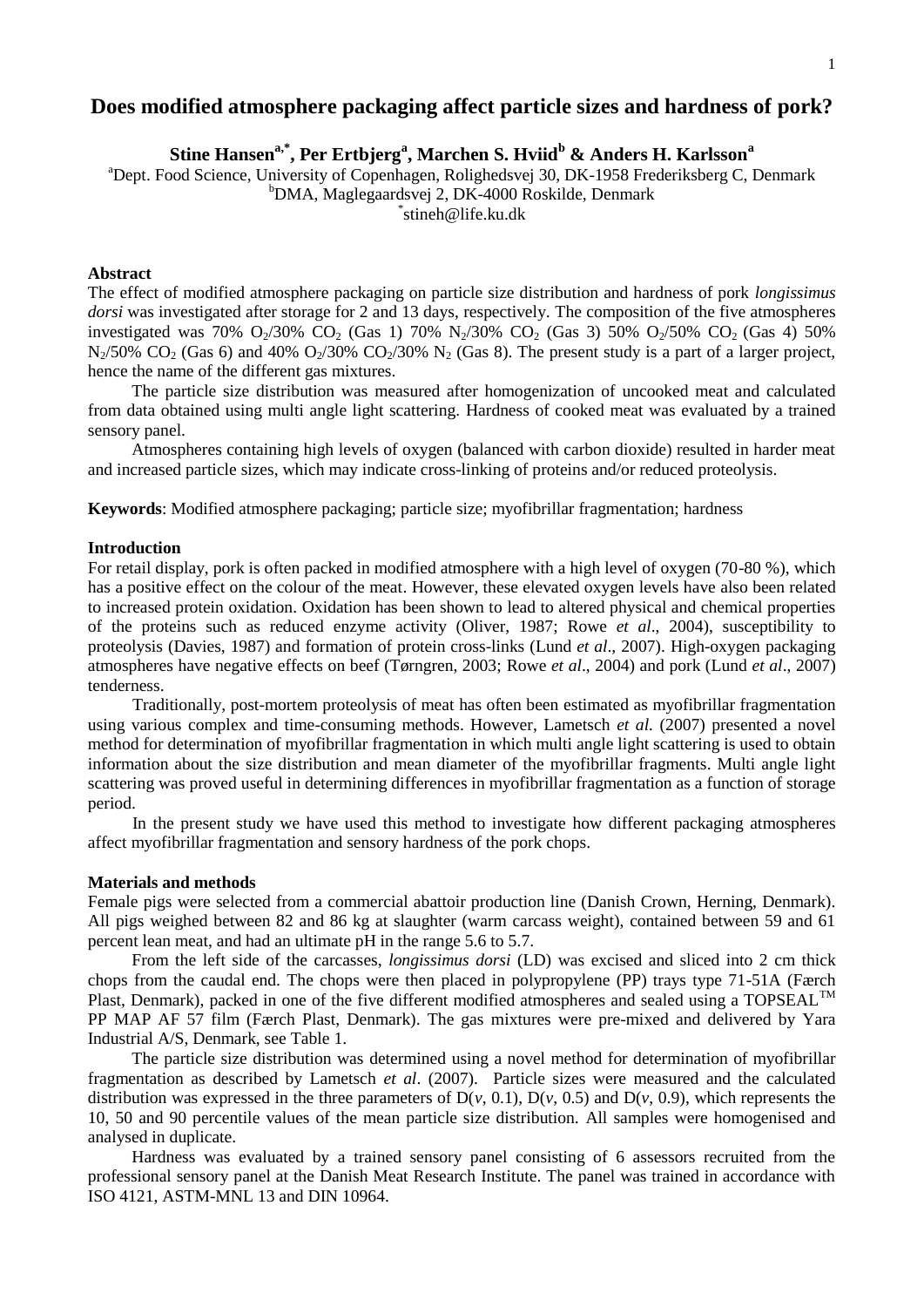|       |           | Aim       |           |             | Actual    |             |  |  |
|-------|-----------|-----------|-----------|-------------|-----------|-------------|--|--|
|       | $O_2(\%)$ | $CO2(\%)$ | $N_2$ (%) | $O_{2}$ (%) | $CO2(\%)$ | $N_{2}(\%)$ |  |  |
| Gas 1 | 70        | 30        |           |             | 25        |             |  |  |
| Gas 3 |           | 30        | 70        | 0.02        | 26        | 74          |  |  |
| Gas 4 | 50        | 50        |           |             | 44        |             |  |  |
| Gas 6 |           | 50        | 50        | 0.02        | 39        | 01          |  |  |
| Gas 8 | 40        | 30        | 30        | 39          | 29        | 20<br>ے ر   |  |  |

<span id="page-1-0"></span>**Table 1.** Gas composition of the five different modified atmospheres investigated

#### **Results**

From the APLSR model based on samples stored for two days in modified atmosphere (not shown), it became evident that only  $D(v, 0.5)$  of the mean particle size variables was valid. No significant differences could be ascribed this variable regarding the gas compositions investigated.

[Table 2](#page-1-1) shows the mean particle sizes and corresponding standard deviations based on samples stored in the five different gas mixtures for either 2 or 13 days. Pork chops stored two days in high levels of oxygen (70 and 50%) represents intermediate particle sizes (Gas 1 and Gas 4, respectively) whereas, samples stored in oxygen-free atmospheres represent the largest (Gas 3) and smallest (Gas 6) mean particle sizes, respectively. Gas 6 did not only result in the biggest fragmentation but also in significantly (*P*<0.05) harder meat samples after two days of storage. [Table 3](#page-2-0) shows the significance values obtained from the APLSR models based on samples stored in the five different gas mixtures for either 2 or 13 days.

<span id="page-1-1"></span>**Table 2.** Mean particle size  $\pm$  SDev ( $\mu$ m) of samples stored in modified atmosphere for 2 and 13 days

|           | Gas 1            | Gas 3            | Gas 4            | Gas 6            | Gas 8            |
|-----------|------------------|------------------|------------------|------------------|------------------|
|           |                  |                  | $2 \; days$      |                  |                  |
| D(v, 0.1) | $25.0 \pm 7.4$   | $24.9 \pm 6.4$   | $21.9 \pm 9.2$   | $20.8 \pm 4.0$   | $21.0 \pm 3.8$   |
| D(v, 0.5) | $161.6 \pm 41.2$ | $175.9 \pm 36.9$ | $160.3 \pm 50.9$ | $137.1 \pm 23.0$ | $150.5 \pm 26.0$ |
| D(v, 0.9) | $341.3 \pm 47.8$ | $358.0 \pm 36.7$ | $342.0 \pm 50.2$ | $328.2 \pm 23.7$ | $336.0 \pm 36.7$ |
|           |                  |                  | $13 \; days$     |                  |                  |
| D(v, 0.1) | $16.9 \pm 4.4$   | $16.1 \pm 3.8$   | $17.6 \pm 4.3$   | $14.6 \pm 4.0$   | $15.2 \pm 2.9$   |
| D(v, 0.5) | $144.3 \pm 28.7$ | $126.6 \pm 25.9$ | $137.6 \pm 27.1$ | $113.2 \pm 25.1$ | $121.6 \pm 20.9$ |
| D(v, 0.9) | $305.3 \pm 37.4$ | $286.3 \pm 25.7$ | $299.8 \pm 23.3$ | $274.4 \pm 27.2$ | $270.1 \pm 17.9$ |

From the correlation loading plot of the APLSR model based on samples stored for 13 days [\(Figure 1\)](#page-2-1) it can be seen that hardness and the three mean particle size variables was positively correlated.

After storage for 13 days, it was found that pork samples stored in high levels of oxygen had significantly larger (Gas 4;  $P<0.05$ ) or tended to have larger (Gas 1;  $P=0.07$ ) particle sizes [\(Table 3\)](#page-2-0). In addition, these samples were also harder (Gas 4; *P*<0.05 and Gas 1; *P*=0.07) than samples stored in lower levels of oxygen (Gas 8; 40%  $O_2$ ) or in oxygen-free atmospheres (Gas 3 and Gas 6). Storage in Gas 6 resulted in significantly smaller particle sizes (*P*<0.001) and the least hard pork samples (*P*<0.01).

The myofibrillar fragmentation increased when the storage period was prolonged from 2 to 13 days, regardless of packaging atmosphere [\(Table 2\)](#page-1-1). However, the increase in myofibrillar fragmentation was markedly smaller for samples stored in high-oxygen atmospheres (Gas 1 and Gas 4) as compared to samples stored in an oxygen-free atmospheres (Gas 3 and Gas 6) or in an atmosphere with an intermediate level of oxygen (Gas 8).

The decreased myofibrillar fragmentation obtained from the high-oxygen atmospheres investigated may be caused by protein cross-linking in that formation of cross-linked myosin heavy chain has been shown to occur in pork samples after storage in 70% oxygen and 30% carbon dioxide (Lund *et al*., 2007), which correspond to Gas 1 in the present study. Another possible explanation may be that the degree of proteolysis has been decreased due to inactivation of μ-calpain, which has been shown to take place in beef (Rowe *et al*., 2004)